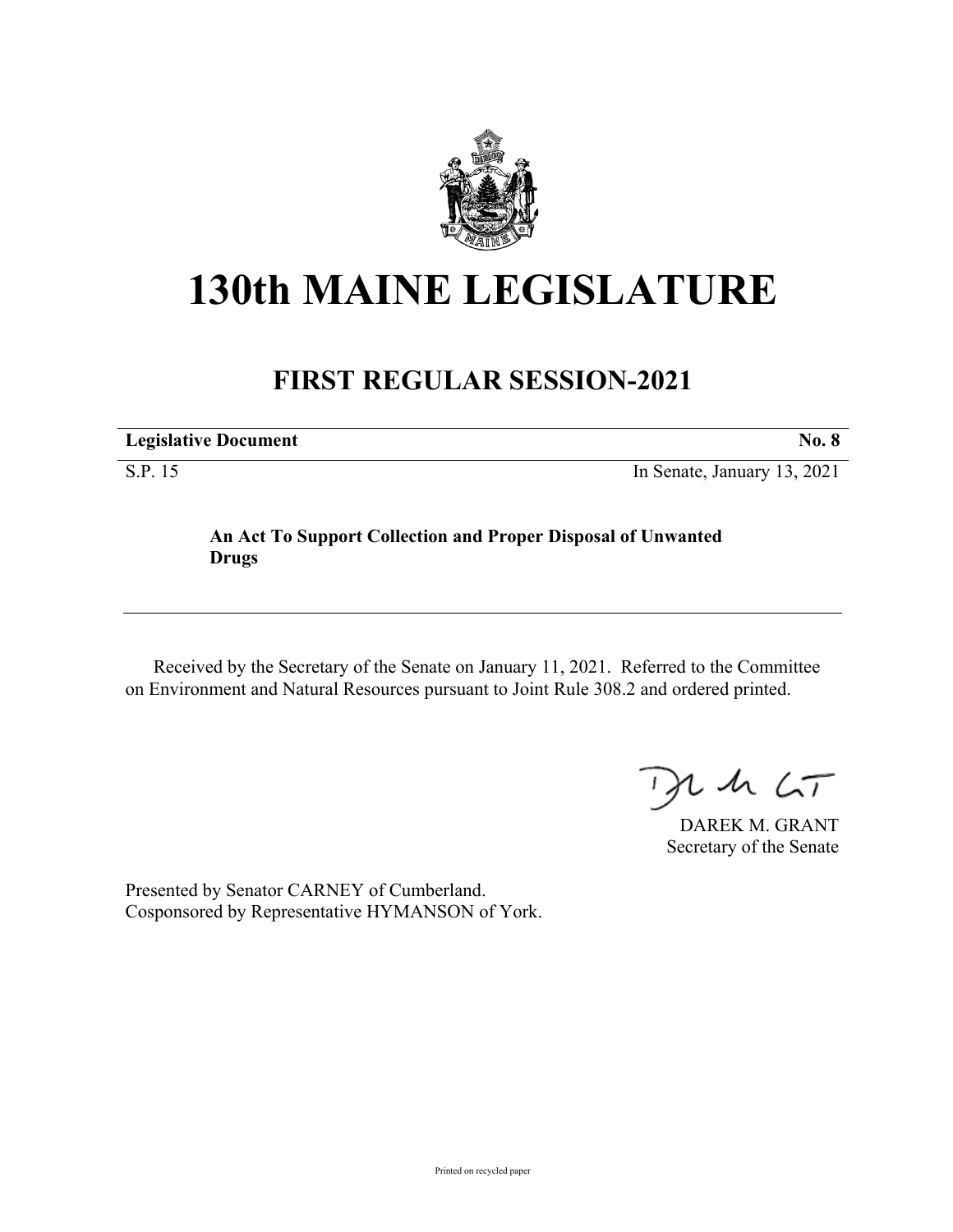| 1                        | Be it enacted by the People of the State of Maine as follows:                                                                                                                                                                                                         |
|--------------------------|-----------------------------------------------------------------------------------------------------------------------------------------------------------------------------------------------------------------------------------------------------------------------|
| $\overline{2}$           | Sec. 1. 22 MRSA §2700, sub-§8 is enacted to read:                                                                                                                                                                                                                     |
| 3<br>$\overline{4}$<br>5 | 8. Drug take-back stewardship program participation. Nothing in this section<br>prohibits a law enforcement agency from participating as an authorized collector in a drug<br>take-back stewardship program implemented under Title 38, section 1612.                 |
| 6                        | Sec. 2. 38 MRSA §1612 is enacted to read:                                                                                                                                                                                                                             |
| 7                        | §1612. Drug take-back stewardship program                                                                                                                                                                                                                             |
| 8                        | <b>1. Definitions.</b> As used in this section, unless the context otherwise indicates, the                                                                                                                                                                           |
| 9                        | following terms have the following meanings.                                                                                                                                                                                                                          |
| 10                       | A. "Authorized collector" means:                                                                                                                                                                                                                                      |
| 11<br>12<br>13<br>14     | (1) A person, company, corporation or other entity registered with the United<br>States Department of Justice, Drug Enforcement Administration to collect<br>controlled substances and noncontrolled substances for the purposes of safe<br>disposal and destruction; |
| 15                       | (2) A law enforcement agency; or                                                                                                                                                                                                                                      |
| 16<br>17<br>18           | (3) A person, company, corporation or other entity authorized by the department<br>to provide alternative collection methods for covered drugs that are household<br>pharmaceutical waste and that are noncontrolled substances.                                      |
| 19                       | "Authorized collector" includes a mandatory pharmacy collector.                                                                                                                                                                                                       |
| 20<br>21<br>22           | B. "Brand" means a name, symbol, word or mark that identifies a covered drug, rather<br>than its components, and attributes a covered drug to the owner of the brand.<br>C. "Collection receptacle" means a secure box, kiosk or other container:                     |
| 23<br>24<br>25           | (1) Into which a person may deposit for disposal covered drugs that are household<br>pharmaceutical waste and that is prominently labeled in a manner indicating that<br>only such types of covered drugs may be deposited for disposal;                              |
| 26<br>27                 | (2) That meets applicable federal standards for the use described in subparagraph<br>$(1)$ ; and                                                                                                                                                                      |
| 28<br>29                 | (3) That is located on the premises of an authorized collector participating in a<br>stewardship program under this section.                                                                                                                                          |
| 30<br>31<br>32           | D. "Covered drug" means any substance recognized as a drug under 21 United States<br>Code, Section $321(g)(1)$ , as amended, and any regulations adopted pursuant to that<br>provision, that is sold, offered for sale or dispensed in the State, whether directly or |
| 33                       | through a wholesaler, in any form, including, but not limited to, prescription and                                                                                                                                                                                    |
| 34                       | nonprescription drugs, drugs in medical devices and combination products, brand and                                                                                                                                                                                   |
| 35                       | generic drugs and drugs for veterinary use.                                                                                                                                                                                                                           |
| 36                       | "Covered drug" does not include:                                                                                                                                                                                                                                      |
| 37                       | (1) Vitamins or supplements;                                                                                                                                                                                                                                          |
| 38                       | (2) Herbal-based remedies and homeopathic drugs, products or remedies;                                                                                                                                                                                                |
| 39<br>40                 | (3) Cosmetics, soap with or without germicidal agents, laundry detergent, bleach,<br>household cleaning products, shampoo, sunscreen, toothpaste, lip balm,                                                                                                           |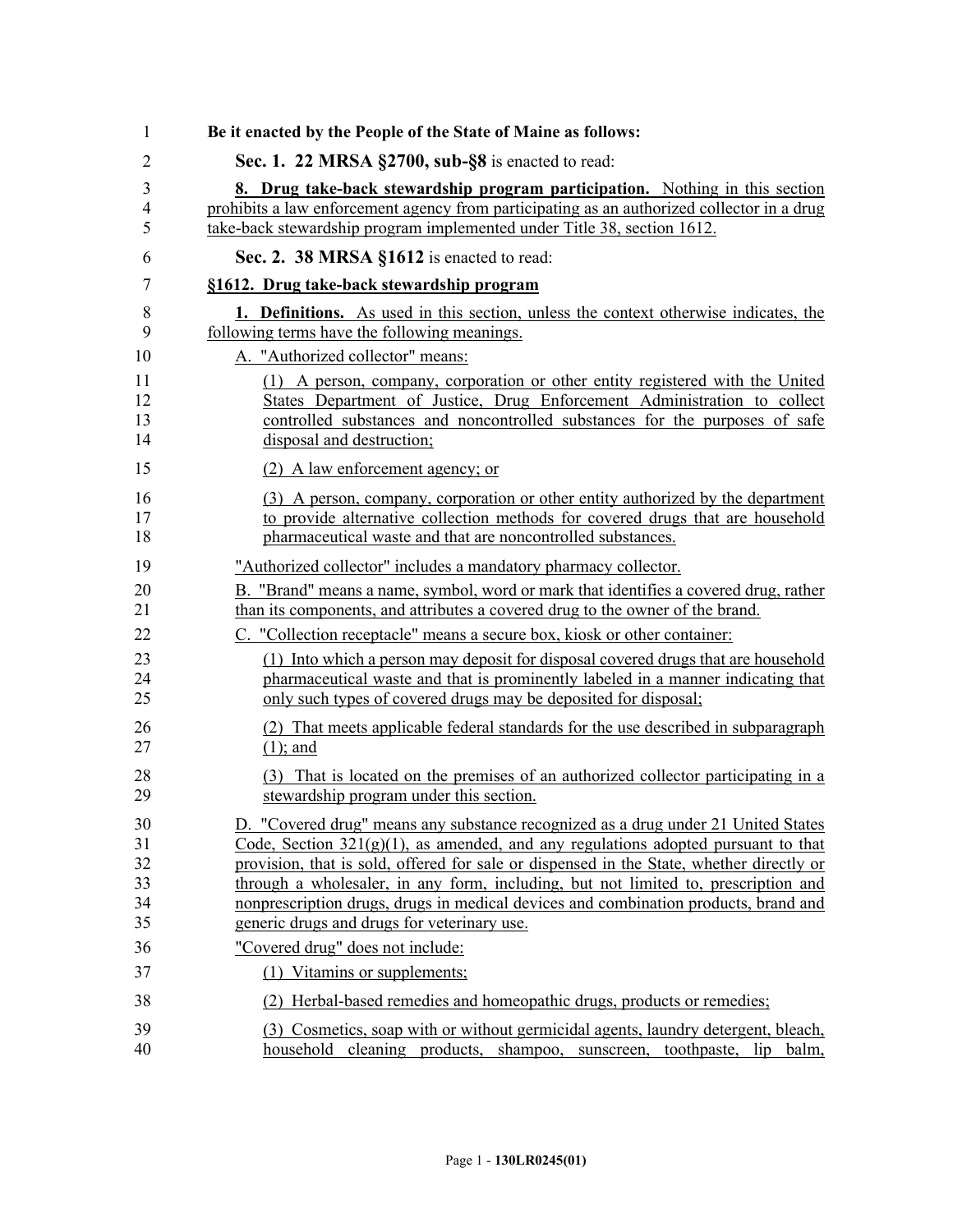| 1                                | antiperspirant or other personal care products that are regulated as both cosmetics                                                                                                                                                                                                                                                                                                                                                                                                      |
|----------------------------------|------------------------------------------------------------------------------------------------------------------------------------------------------------------------------------------------------------------------------------------------------------------------------------------------------------------------------------------------------------------------------------------------------------------------------------------------------------------------------------------|
| $\overline{2}$                   | and nonprescription drugs under the Federal Food, Drug, and Cosmetic Act;                                                                                                                                                                                                                                                                                                                                                                                                                |
| $\mathfrak{Z}$                   | (4) Pet pesticide products contained in pet collars, powders, shampoos, topical                                                                                                                                                                                                                                                                                                                                                                                                          |
| $\overline{4}$                   | applications or other forms;                                                                                                                                                                                                                                                                                                                                                                                                                                                             |
| 5<br>6<br>$\overline{7}$         | Drugs that are biological products, as defined in 21 Code of Federal<br>(5)<br>Regulations, Section 600.3(h), if the manufacturer provides a program to take back<br>that drug;                                                                                                                                                                                                                                                                                                          |
| 8                                | (6) Drugs for which a manufacturer provides a program to take back those drugs                                                                                                                                                                                                                                                                                                                                                                                                           |
| 9                                | as part of a United States Department of Health and Human Services, Food and                                                                                                                                                                                                                                                                                                                                                                                                             |
| 10                               | Drug Administration managed risk evaluation and mitigation strategy;                                                                                                                                                                                                                                                                                                                                                                                                                     |
| 11<br>12                         | Emptied syringes or emptied medical devices or the component parts or<br>(7)<br>accessories of those products or devices;                                                                                                                                                                                                                                                                                                                                                                |
| 13                               | (8) Drugs that are used solely in a clinical setting; and                                                                                                                                                                                                                                                                                                                                                                                                                                |
| 14                               | (9) Dialysate drugs required to perform home kidney dialysis.                                                                                                                                                                                                                                                                                                                                                                                                                            |
| 15                               | E. "Drug take-back stewardship organization" or "stewardship organization" means a                                                                                                                                                                                                                                                                                                                                                                                                       |
| 16                               | corporation, nonprofit organization or other legal entity created by one or more                                                                                                                                                                                                                                                                                                                                                                                                         |
| 17                               | manufacturers to implement a stewardship program under this section.                                                                                                                                                                                                                                                                                                                                                                                                                     |
| 18                               | F. "Drug take-back stewardship plan" or "plan" means a plan designed by a                                                                                                                                                                                                                                                                                                                                                                                                                |
| 19                               | manufacturer or stewardship organization for the establishment of a stewardship                                                                                                                                                                                                                                                                                                                                                                                                          |
| 20                               | program.                                                                                                                                                                                                                                                                                                                                                                                                                                                                                 |
| 21                               | G. "Drug take-back stewardship program" or "stewardship program" means a system                                                                                                                                                                                                                                                                                                                                                                                                          |
| 22                               | implemented under this section for the collection, transportation and disposal of                                                                                                                                                                                                                                                                                                                                                                                                        |
| 23                               | covered drugs that are household pharmaceutical waste.                                                                                                                                                                                                                                                                                                                                                                                                                                   |
| 24                               | H. "Household pharmaceutical waste" means useless, unwanted or discarded drugs                                                                                                                                                                                                                                                                                                                                                                                                           |
| 25                               | generated by a household.                                                                                                                                                                                                                                                                                                                                                                                                                                                                |
| 26                               | For the purposes of this paragraph, "household" includes, but is not limited to, a single                                                                                                                                                                                                                                                                                                                                                                                                |
| 27                               | residential unit, a multifamily residential unit, an apartment and an independent living                                                                                                                                                                                                                                                                                                                                                                                                 |
| 28                               | community. "Household" does not include a hospital, health clinic, hospice facility,                                                                                                                                                                                                                                                                                                                                                                                                     |
| 29                               | skilled nursing facility or other long-term care facility, physician's office, pharmacy or                                                                                                                                                                                                                                                                                                                                                                                               |
| 30                               | veterinary office or clinic.                                                                                                                                                                                                                                                                                                                                                                                                                                                             |
| 31<br>32<br>33<br>34<br>35<br>36 | "Mail-back envelope" means a prepaid, preaddressed mailing envelope, as<br>L.<br>authorized by federal law and regulation, that is provided by or through a company or<br>organization licensed or otherwise authorized to dispose of covered drugs that are<br>household pharmaceutical waste received in such mailing envelopes and that is made<br>available through a stewardship program to persons seeking to dispose of covered<br>drugs that are household pharmaceutical waste. |
| 37                               | J. "Mandatory pharmacy collector" means a pharmacy licensed by the Maine Board of                                                                                                                                                                                                                                                                                                                                                                                                        |
| 38                               | Pharmacy pursuant to Title 32, section 13751.                                                                                                                                                                                                                                                                                                                                                                                                                                            |
| 39                               | For the purposes of this paragraph, "pharmacy" has the same meaning as in Title 32,                                                                                                                                                                                                                                                                                                                                                                                                      |
| 40                               | section 13702-A, subsection 24, except that "pharmacy" does not include a pharmacy                                                                                                                                                                                                                                                                                                                                                                                                       |
| 41                               | that purchases drugs for and dispenses drugs to a limited, institutional patient                                                                                                                                                                                                                                                                                                                                                                                                         |
| 42                               | population.                                                                                                                                                                                                                                                                                                                                                                                                                                                                              |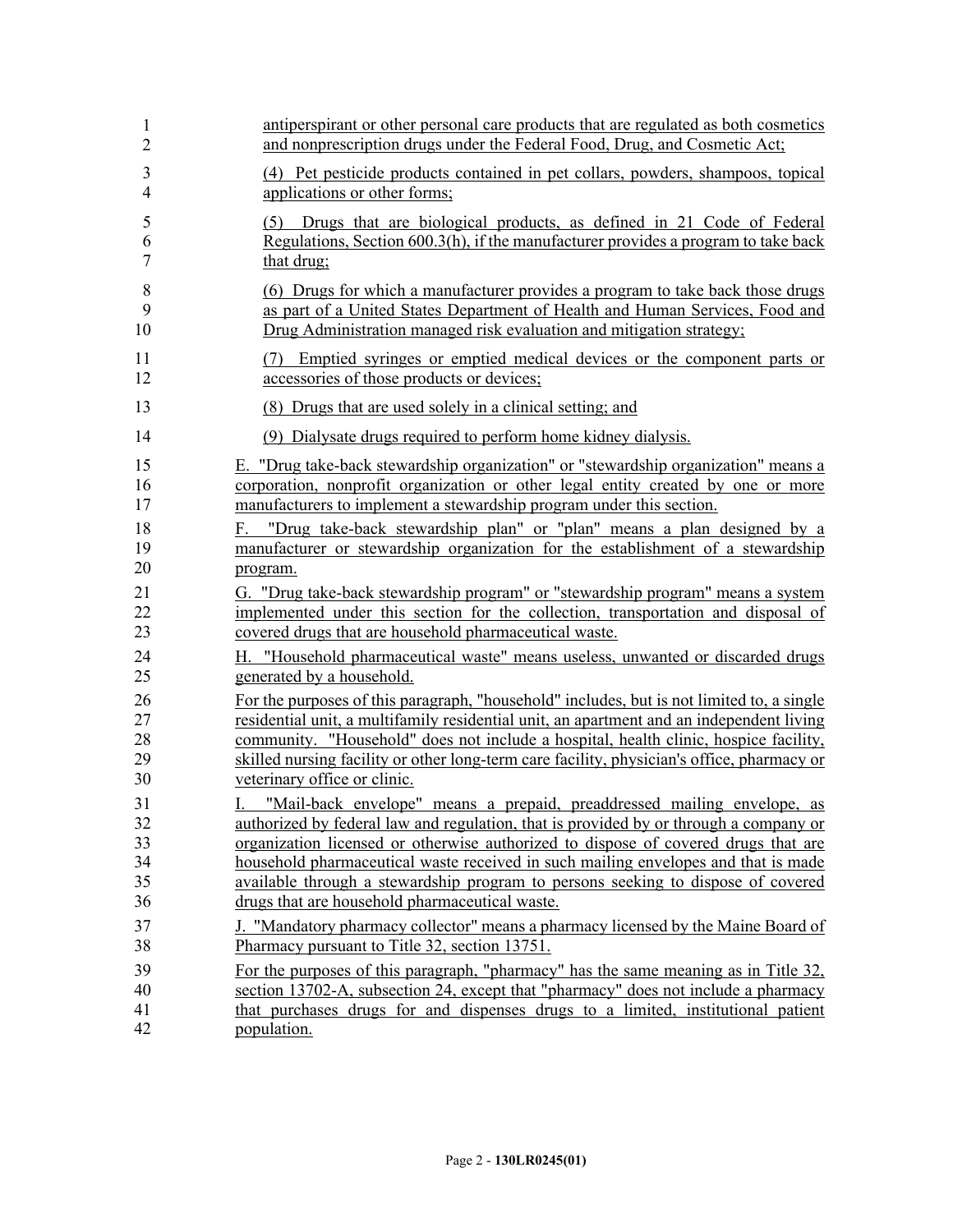| $\mathbf{1}$   | K. "Manufacturer" means:                                                                             |
|----------------|------------------------------------------------------------------------------------------------------|
| $\overline{2}$ | (1) A person that has legal ownership of the brand of a covered drug sold in or                      |
| 3              | into the State; or                                                                                   |
| $\overline{4}$ | (2) If the person to which subparagraph (1) applies has no physical presence in the                  |
| 5              | United States, a person that imports a covered drug that is branded by the person                    |
| 6              | to which subparagraph (1) applies.                                                                   |
| 7              | "Manufacturer" does not include a wholesaler that sells or offers for sale in the State at           |
| 8              | wholesale a covered drug if the covered drug is manufactured by a manufacturer that                  |
| 9              | is a participant in a stewardship program.                                                           |
| 10             | "Manufacturer" does not include a retailer that sells or offers for sale in the State at             |
| 11             | retail a covered drug under the retailer's brand or store label if the covered drug is               |
| 12             | manufactured by a manufacturer that is a participant in a stewardship program.                       |
| 13             | L. "Operator" means a manufacturer or a stewardship organization that implements                     |
| 14             | and operates a stewardship program.                                                                  |
| 15             | M. "Proprietary information" means information that is a trade secret or production,                 |
| 16             | commercial or financial information the disclosure of which would impair the                         |
| 17             | competitive position of the submitter and would make available information not                       |
| 18             | otherwise publicly available.                                                                        |
| 19             | 2. Manufacturer responsibility. A manufacturer shall:                                                |
| 20             | A. Individually or jointly with one or more manufacturers, implement, administer and                 |
| 21             | operate a stewardship program pursuant to a plan that has been approved by the                       |
| 22             | department; or                                                                                       |
| 23             | B. Enter into an agreement with a stewardship organization to implement, administer                  |
| 24             | and operate a stewardship program pursuant to a plan that has been approved by the                   |
| 25             | department.                                                                                          |
| 26             | 3. Submittal of plan. A manufacturer, individually or jointly with one or more                       |
| 27<br>28       | manufacturers, or a stewardship organization contracted by one or more manufacturers,                |
| 29             | shall submit to the department for approval a proposed plan. The plan must include, at a<br>minimum: |
| 30             | A. A certification that the stewardship program will accept all covered drugs that are               |
| 31             | household pharmaceutical waste regardless of who manufactured the covered drugs;                     |
| 32             | B. Contact information for the person submitting the plan to whom the department                     |
| 33             | shall direct all related inquiries, a list of participating manufacturers and their brands,          |
| 34             | contact information for each participating manufacturer and a list of the covered drugs              |
| 35             | manufactured by any participating manufacturer that are branded or labeled for sale in               |
| 36             | the State by a retailer under the retailer's own brand or store label;                               |
| 37             | C. A description of how the stewardship program will make available free, convenient                 |
| 38             | and ongoing collection opportunities for covered drugs that are household                            |
| 39             | pharmaceutical waste to all persons seeking to dispose of such covered drugs and how                 |
| 40             | the collection opportunities will be geographically distributed in a way to ensure access            |
| 41             | in rural and underserved areas, as determined based on geographic information systems                |
| 42<br>43       | modeling.<br>The plan must include a list of authorized collectors and collection<br>locations;      |
|                |                                                                                                      |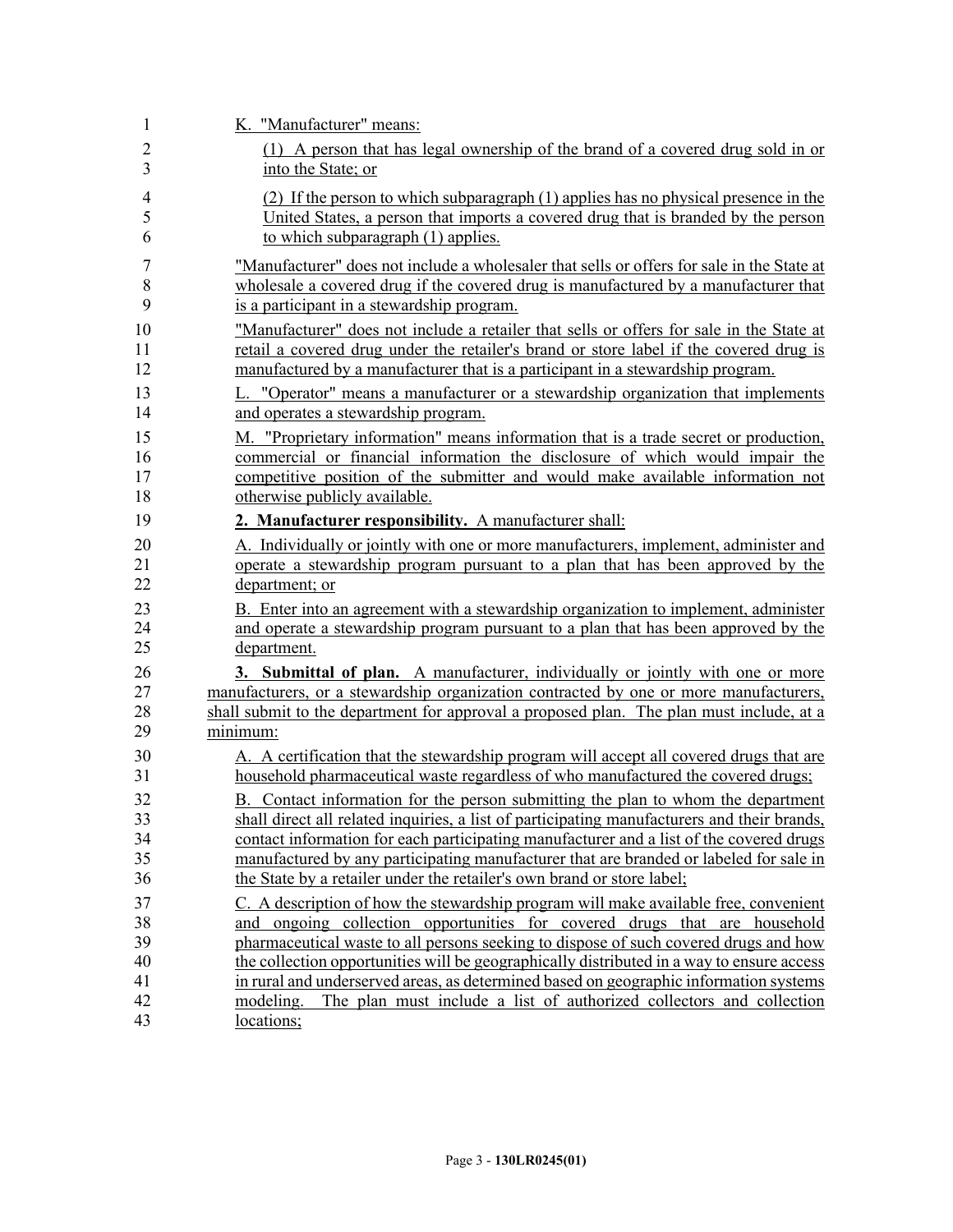| 1              | D. A description of the collection methods to be used to ensure that only covered drugs |
|----------------|-----------------------------------------------------------------------------------------|
| $\overline{2}$ | that are household pharmaceutical waste will be collected by authorized collectors      |
| 3              | under the stewardship program and a description of how separation of those covered      |
| $\overline{4}$ | drugs from packaging by consumers will be encouraged to reduce transportation and       |
| 5              | disposal costs. The plan must ensure that collection methods used under the program     |
| 6              | include mail-back envelopes and collection receptacles and do not include home          |
| $\overline{7}$ | disposal methods involving packets, bottles or other containers that a person may use   |
| 8              | to render nonretrievable or destroy a covered drug that is household pharmaceutical     |
| 9              | waste by means of a chemical process;                                                   |
| 10             | E. A certification that, upon implementation of the plan, the operator will post on a   |
| 11             | publicly accessible website:                                                            |
| 12             | (1) A list of authorized collectors, collection locations and the collection methods    |
| 13             | available at each collection location, updated as necessary;                            |
| 14             | General information regarding the purpose and scope of the stewardship<br>(2)           |
| 15             | program and the opportunities available to consumers under the program for the          |
| 16             | safe disposal of covered drugs that are household pharmaceutical waste; and             |
| 17             | (3) A statement that the stewardship program is designed for the collection of          |
| 18             | covered drugs that are household pharmaceutical waste only;                             |
| 19             | F. Information on how covered drugs that are household pharmaceutical waste will be     |
| 20             | safely and securely tracked, handled and transported from collection through final      |
| 21             | disposition and policies to ensure security and compliance with all applicable federal  |
| 22             | and state laws, rules and regulations including, but not limited to, 21 Code of Federal |
| 23             | Regulations, Section 1317.90 and 40 Code of Federal Regulations, Sections 239 to 282;   |
| 24             | G. A description of how the collection system will be designed and monitored to         |
| 25             | prevent tampering;                                                                      |
| 26             | H. A description of how the stewardship program will measure the amount of collected    |
| 27             | and disposed of covered drugs that are household pharmaceutical waste;                  |
| 28             | I. A description of the education and outreach materials that will be used by the       |
| 29             | stewardship program to encourage consumer awareness and participation and to meet       |
| 30             | the performance goals established pursuant to paragraph J, including, but not limited   |
| 31             | to, a publicly accessible website with the information described in paragraph E and     |
| 32             | printed materials, including brochures and signage, containing similar information for  |
| 33             | use by authorized collectors and at collection locations. The plan must ensure that the |
| 34             | program provides education and outreach materials to authorized collectors for          |
| 35             | distribution to consumers in accordance with subsection 8, paragraph $E$ ;              |
| 36             | J. A description of the performance goals to be established under the stewardship       |
| 37             | program to measure the success of the program and a description of how the program      |
| 38             | will be designed to achieve or exceed those goals. Performance goals must include,      |
| 39             | but are not limited to, the implementation of education and outreach efforts designed   |
| 40             | <u>to:</u>                                                                              |
| 41             | (1) Ensure awareness of the program by 60% of residents of the State after one          |
| 42             | year of stewardship program implementation, by 70% of residents of the State after      |
| 43             | 2 years of implementation and by 90% of residents of the State after 4 years of         |
| 44             | implementation; and                                                                     |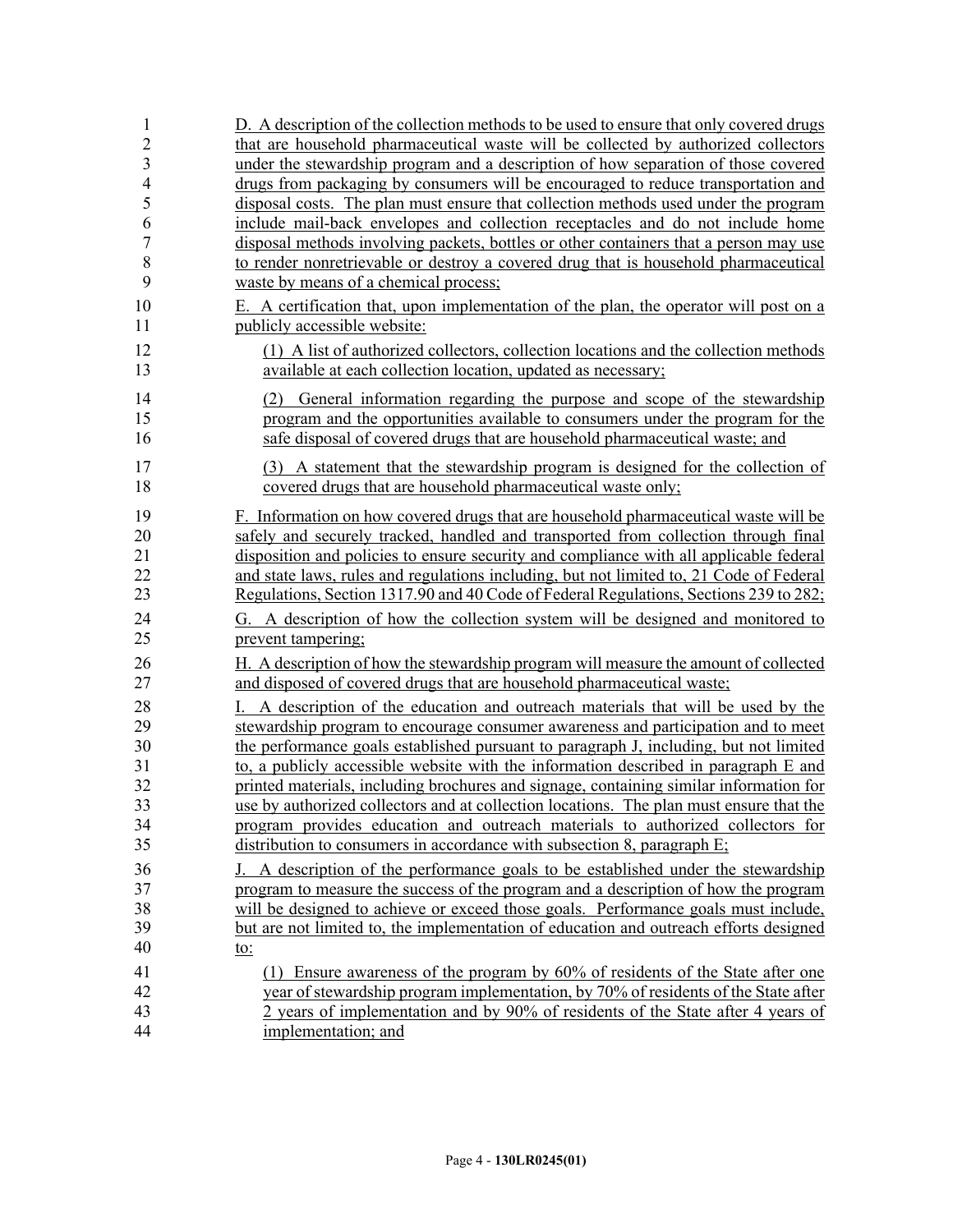| 1<br>$\overline{2}$      | (2) Discourage the use of improper disposal methods for covered drugs that are<br>household pharmaceutical waste, such as flushing the drugs or placing them in the                                                                                                       |
|--------------------------|---------------------------------------------------------------------------------------------------------------------------------------------------------------------------------------------------------------------------------------------------------------------------|
| 3                        | garbage;                                                                                                                                                                                                                                                                  |
| $\overline{4}$<br>5<br>6 | K. A description of how the manufacturer or stewardship organization will fund a<br>representative survey of residents of the State by an independent 3rd party prior to<br>implementation of the stewardship program to assess baseline public awareness                 |
| $\overline{7}$           | regarding proper disposal methods for unwanted drugs; and                                                                                                                                                                                                                 |
| 8                        | L. Information on how the stewardship program will be financed in accordance with                                                                                                                                                                                         |
| 9                        | subsection 5.                                                                                                                                                                                                                                                             |
| 10<br>11<br>12           | 4. Approval of plan; amendments to plan; program audits. Within 120 business<br>days of receipt of a plan submitted under subsection 3, the department shall review the plan<br>and approve, approve with conditions or reject the plan. The department may hold a public |
| 13                       | hearing prior to deciding whether to approve, approve with conditions or reject a submitted                                                                                                                                                                               |
| 14<br>15                 | plan. The department shall notify the person or persons that submitted the plan in writing<br>of the department's determination and, if the plan is approved with conditions or rejected,                                                                                 |
| 16                       | include in the notification the basis for the department's determination.                                                                                                                                                                                                 |
| 17                       | A. A manufacturer or stewardship organization whose plan is rejected shall submit a                                                                                                                                                                                       |
| 18                       | revised plan to the department within 60 days after receiving a notice of rejection. If                                                                                                                                                                                   |
| 19<br>20                 | the department rejects the revised plan, the manufacturer or manufacturers that<br>submitted the plan or that would have been participating under the plan are considered                                                                                                 |
| 21                       | noncompliant with the requirements of this section.                                                                                                                                                                                                                       |
| 22                       | B. A manufacturer that begins to sell or offer for sale in the State a covered drug after                                                                                                                                                                                 |
| 23                       | the date that an approved plan is first implemented under subsection 6 shall, within 30                                                                                                                                                                                   |
| 24                       | days after the manufacturer's initial sale or offer for sale in the State of that covered                                                                                                                                                                                 |
| 25                       | drug, demonstrate to the department that it is participating in an existing stewardship                                                                                                                                                                                   |
| 26                       | program under this section or submit a proposed plan consistent with subsection 3 for                                                                                                                                                                                     |
| 27                       | a new stewardship program to the department for approval.                                                                                                                                                                                                                 |
| 28                       | C. Prior to implementing an amendment to an approved plan, an operator shall submit                                                                                                                                                                                       |
| 29                       | the proposed amendment to the department for review. If the amendment is not                                                                                                                                                                                              |
| 30                       | substantive, such as the addition of or a change to a collection location or the addition                                                                                                                                                                                 |
| 31                       | of a manufacturer to the stewardship program, approval by the department is not                                                                                                                                                                                           |
| 32<br>33                 | needed, but the operator shall inform the department of the amendment within 14 days<br>of implementing the amendment. The department shall review plan amendments in                                                                                                     |
| 34                       | accordance with paragraphs A and B                                                                                                                                                                                                                                        |
| 35                       | D. At any time, the department may require an operator to implement amendments to                                                                                                                                                                                         |
| 36                       | its approved plan or to submit to an independent financial audit of its stewardship                                                                                                                                                                                       |
| 37                       | program.                                                                                                                                                                                                                                                                  |
| 38                       | <b>5. Costs.</b> A manufacturer, individually or jointly with one or more manufacturers,                                                                                                                                                                                  |
| 39                       | shall pay all costs associated with the implementation, administration and operation of the                                                                                                                                                                               |
| 40                       | manufacturer's stewardship program, including, but not limited to:                                                                                                                                                                                                        |
| 41                       | A. Costs of installing, managing and servicing collection receptacles at and collecting                                                                                                                                                                                   |
| 42                       | covered drugs that are household pharmaceutical waste from participating authorized                                                                                                                                                                                       |
| 43                       | collectors, transporting such covered drugs for disposal, disposing of such covered                                                                                                                                                                                       |
| 44                       | drugs and providing mail-back envelopes;                                                                                                                                                                                                                                  |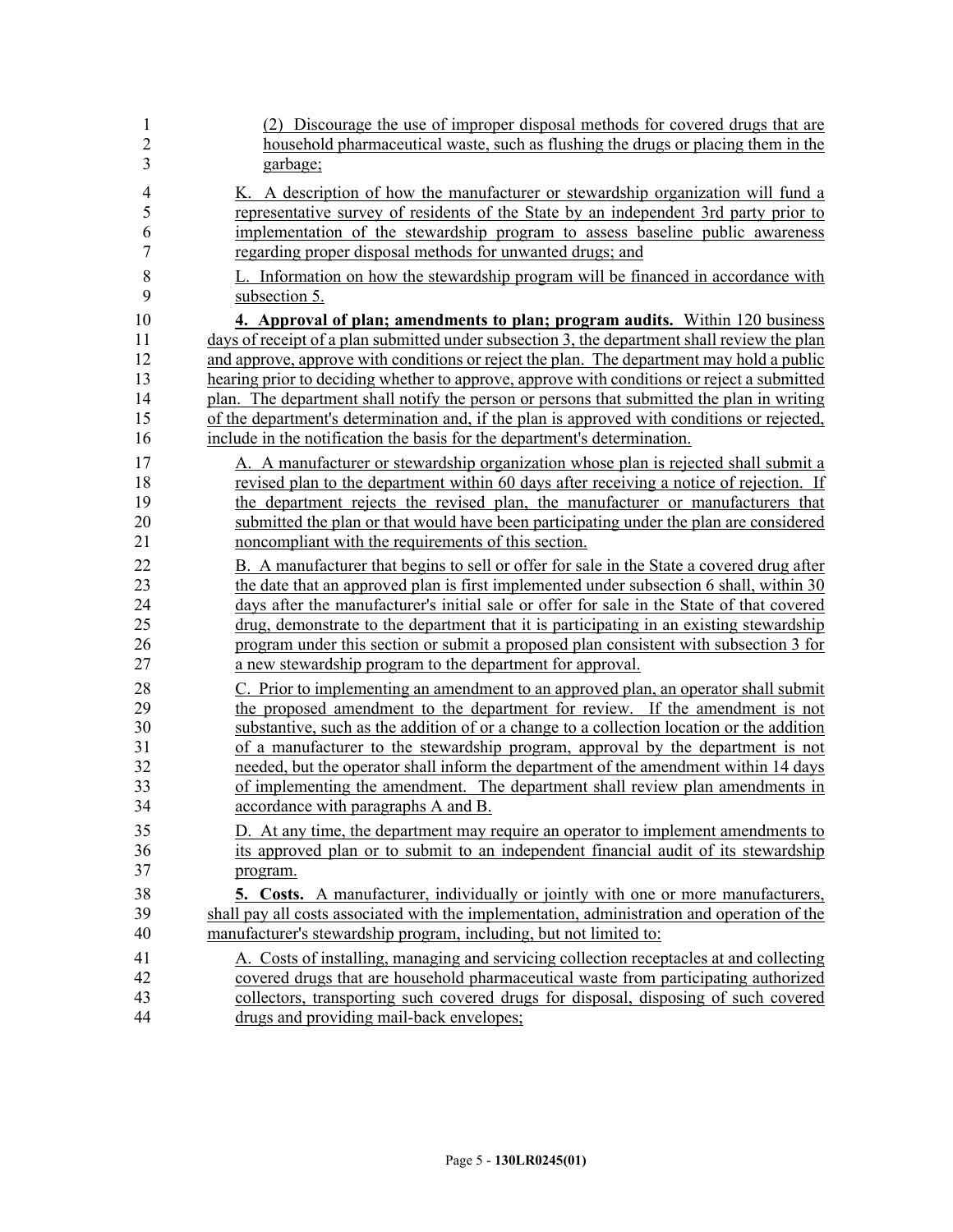| 1<br>$\overline{2}$ | B. Costs related to the development of, with input from authorized collectors and the<br>department, a readily recognizable, consistent design for collection receptacles, as well |
|---------------------|------------------------------------------------------------------------------------------------------------------------------------------------------------------------------------|
| 3                   | as clear, standardized instructions for consumers regarding the use of collection                                                                                                  |
| $\overline{4}$      | receptacles;                                                                                                                                                                       |
| 5                   | C. Costs incurred by the department in accordance with subsection 11 in the review of                                                                                              |
| 6                   | submitted plans and plan amendments, the review of annual reports and the                                                                                                          |
| 7                   | administration and enforcement of this section; and                                                                                                                                |
| 8                   | D. Costs associated with the stewardship program assessments required under this                                                                                                   |
| 9                   | section.                                                                                                                                                                           |
| 10                  | When 2 or more manufacturers participate in a stewardship program, the costs of                                                                                                    |
| 11                  | implementing, administering and operating the program must be fairly and reasonably                                                                                                |
| 12                  | allocated between each participating manufacturer so that the share of the costs that is                                                                                           |
| 13                  | allocated to each manufacturer is reasonably related to the market share of covered drugs                                                                                          |
| 14                  | that the manufacturer sells in the State.                                                                                                                                          |
| 15                  | <b>6. Implementation of plan.</b> A manufacturer or stewardship organization that                                                                                                  |
| 16                  | submitted a plan under subsection 3 that was approved by the department under subsection                                                                                           |
| 17                  | 4 shall implement that plan no later than 180 days after the date the plan was approved.                                                                                           |
| 18                  | 7. Confidential information. Proprietary information submitted to the department in                                                                                                |
| 19                  | a drug take-back stewardship plan under this section, in an amendment to a plan or pursuant                                                                                        |
| 20                  | to the reporting requirements of this section that is identified by the submitter as proprietary                                                                                   |
| 21                  | information is confidential and must be handled by the department in the same manner as                                                                                            |
| 22                  | confidential information is handled under section 1310-B.                                                                                                                          |
| 23                  | <b>8.</b> Authorized collectors; collection locations. This subsection governs the activities                                                                                      |
| 24                  | of authorized collectors and the operation of collection locations.                                                                                                                |
| 25                  | A. A mandatory pharmacy collector shall participate in a stewardship program and                                                                                                   |
| 26                  | shall provide for the safe collection of covered drugs that are household pharmaceutical                                                                                           |
| 27                  | waste under that program through the use of:                                                                                                                                       |
| 28                  | (1) Mail-back envelopes made available to consumers of covered drugs upon                                                                                                          |
| 29                  | request;                                                                                                                                                                           |
| 30                  | (2) Collection receptacles; or                                                                                                                                                     |
| 31                  | Any other method of collection that complies with applicable United States<br>(3)                                                                                                  |
| 32                  | Department of Justice, Drug Enforcement Administration regulations under 21                                                                                                        |
| 33                  | Code of Federal Regulations, Part 1300, 1301, 1304, 1305, 1307 or 1317 and that                                                                                                    |
| 34                  | has been approved by the department as a method of collection for use in the                                                                                                       |
| 35                  | stewardship program, except that the department may not approve for use in any                                                                                                     |
| 36                  | stewardship program under this section a method of home disposal involving                                                                                                         |
| 37                  | packets, bottles or other containers that a person may use to render nonretrievable                                                                                                |
| 38                  | or destroy a covered drug that is household pharmaceutical waste by means of a                                                                                                     |
| 39                  | chemical process.                                                                                                                                                                  |
| 40                  | A mandatory pharmacy collector that is a pharmacy not located in the State that                                                                                                    |
| 41                  | provides covered drugs to residents in the State by mail shall provide for the safe                                                                                                |
| 42                  | collection of covered drugs that are household pharmaceutical waste through the use                                                                                                |
| 43                  | of mail-back envelopes and shall ensure that consumers in the State purchasing covered                                                                                             |
| 44                  | drugs from the pharmacy are provided with information regarding the availability of                                                                                                |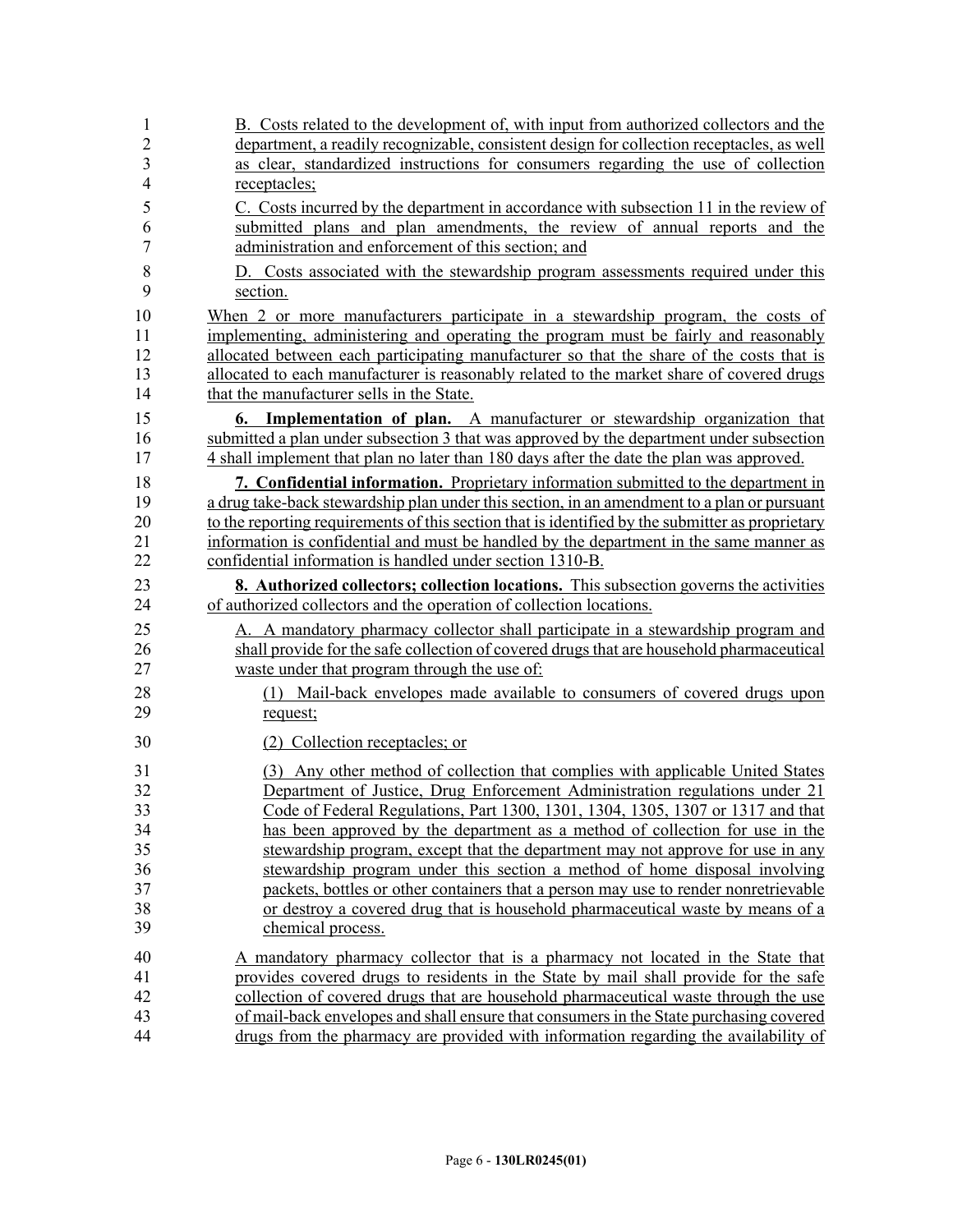| $\mathbf{1}$<br>$\overline{2}$ | such envelopes upon request and instructions regarding how the customer can request<br>an envelope.                                                                                   |
|--------------------------------|---------------------------------------------------------------------------------------------------------------------------------------------------------------------------------------|
| 3                              | B. An operator shall notify all authorized collectors that are not mandatory pharmacy                                                                                                 |
| $\overline{4}$                 | collectors of the opportunity to serve on a voluntary basis as a collection location under                                                                                            |
| 5                              | the stewardship program and shall ensure that any such authorized collector that                                                                                                      |
| 6                              | requests to participate in the program is added to the program within 90 days of the                                                                                                  |
| $\overline{7}$                 | operator's receipt of the request. A participating authorized collector that is not a                                                                                                 |
| 8                              | mandatory pharmacy collector may use any of the collection methods described under                                                                                                    |
| 9                              | paragraph A.                                                                                                                                                                          |
| 10                             | C. The operator shall ensure that all collection receptacles located at a collection                                                                                                  |
| 11                             | location under the stewardship program are emptied and serviced as often as necessary                                                                                                 |
| 12                             | to avoid the receptacles reaching storage capacity and to ensure proper operation.                                                                                                    |
| 13                             | D. A mandatory pharmacy collector participating in a stewardship program shall                                                                                                        |
| 14                             | provide information on covered drug collection and safe drug disposal options to a                                                                                                    |
| 15                             | consumer upon dispensing a covered drug, including the availability of mail-back                                                                                                      |
| 16                             | envelopes upon request. An authorized collector that is located in the State that is                                                                                                  |
| 17                             | providing for the collection of covered drugs that are household pharmaceutical waste                                                                                                 |
| 18                             | through the use of mail-back envelopes shall ensure that information regarding the                                                                                                    |
| 19                             | availability of such envelopes upon request is prominently posted, displayed or                                                                                                       |
| 20                             | otherwise provided to consumers purchasing covered drugs.                                                                                                                             |
| 21                             | E. As part of a stewardship program, all collection mechanisms, program information                                                                                                   |
| 22                             | and other program services must be provided by the operator free of charge to                                                                                                         |
| 23                             | authorized collectors, including, but not limited to, the installation, maintenance and                                                                                               |
| 24<br>25                       | emptying of collection receptacles; the provision of mail-back envelopes, educational<br>materials, brochures and signage; and drug-disposal-specific surveillance.                   |
| 26                             | F. Collection of covered drugs that are household pharmaceutical waste at collection                                                                                                  |
| 27                             | locations under a stewardship program must be made available to consumers free of                                                                                                     |
| 28                             | charge. An operator and an authorized collector may not charge a point-of-sale fee to                                                                                                 |
| 29                             | consumers, a fee that could be passed on to consumers or any other fee relating to the                                                                                                |
| 30                             | collection and disposal of covered drugs that are household pharmaceutical waste.                                                                                                     |
| 31                             | Education and outreach assessment. During the 2nd and 3rd years of<br>9.                                                                                                              |
| 32                             | implementation of a stewardship program, and every 2 years after that 3rd year, the operator                                                                                          |
| 33                             | of the program shall fund an independent 3rd-party assessment of the effectiveness of the                                                                                             |
| 34                             | program's education and outreach efforts, including, but not limited to, progress achieving                                                                                           |
| 35                             | the consumer awareness goal described in subsection 3, paragraph J, subparagraph (1) and                                                                                              |
| 36<br>37                       | efforts under the program to discourage the use of improper disposal methods for covered<br>drugs that are household pharmaceutical waste, as described in subsection 3, paragraph J, |
| 38                             | subparagraph (2). The methods and scope of the assessment under this subsection must be                                                                                               |
| 39                             | developed with input from the department. The operator shall implement changes as                                                                                                     |
| 40                             | necessary to the stewardship program's education and outreach efforts if demonstrated by                                                                                              |
| 41                             | the results of the assessment.                                                                                                                                                        |
| 42                             |                                                                                                                                                                                       |
| 43                             | <b>10. Annual stewardship program reporting.</b> Within 90 days after the first full year<br>of implementation of a stewardship program, and annually thereafter, the operator of the |
| 44                             | program shall submit to the department a report describing the activities of the program                                                                                              |
| 45                             | during the prior calendar year, which must include, at a minimum:                                                                                                                     |
|                                |                                                                                                                                                                                       |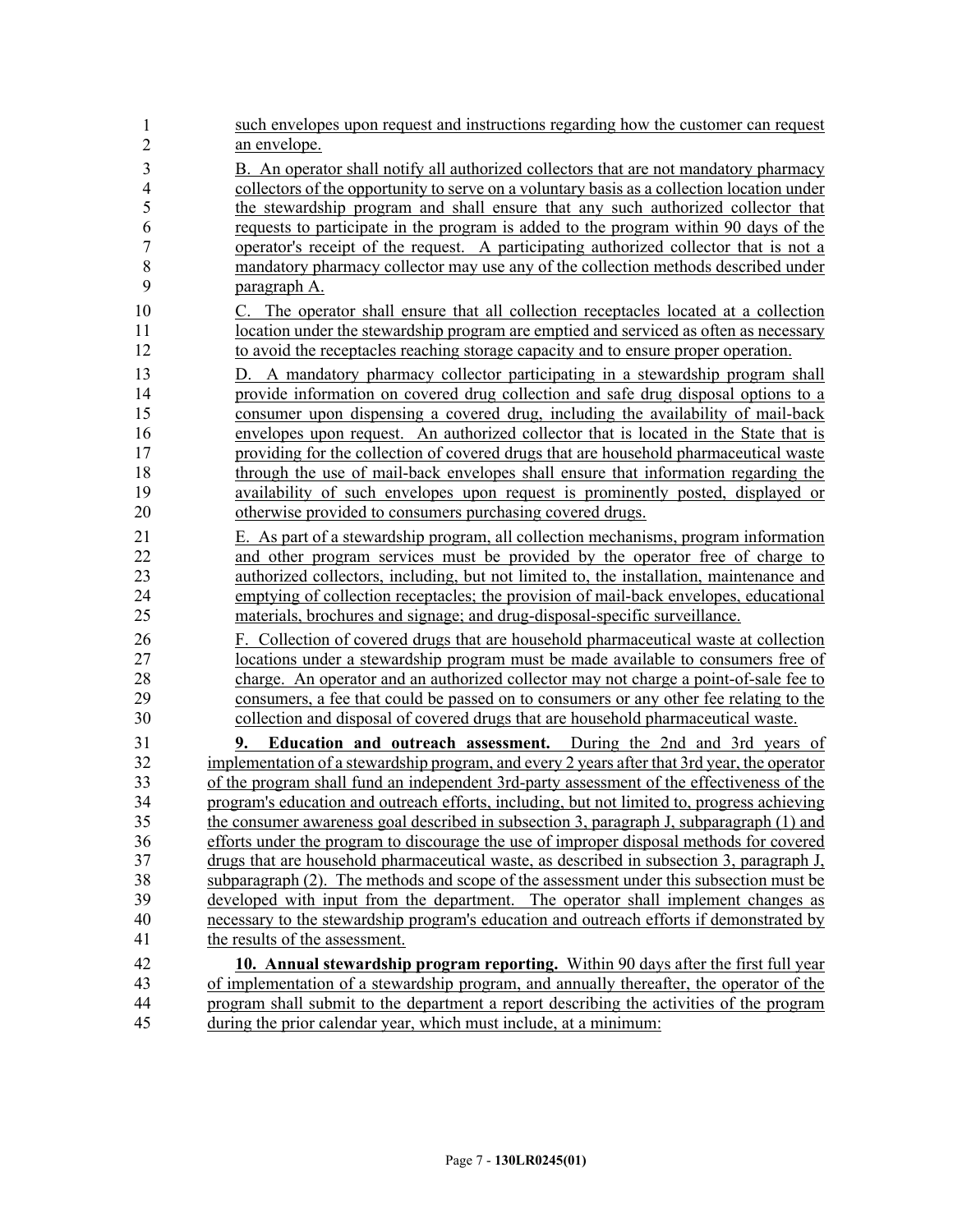| $\mathbf{1}$                     | A. A list of manufacturers participating in the stewardship program, including contact                                                                                                                                                                                                                                                                                                                                                                         |
|----------------------------------|----------------------------------------------------------------------------------------------------------------------------------------------------------------------------------------------------------------------------------------------------------------------------------------------------------------------------------------------------------------------------------------------------------------------------------------------------------------|
| $\overline{c}$                   | information;                                                                                                                                                                                                                                                                                                                                                                                                                                                   |
| $\mathfrak{Z}$                   | B. The amount by weight of material collected under the stewardship program in the                                                                                                                                                                                                                                                                                                                                                                             |
| $\overline{\mathcal{L}}$         | prior calendar year, including the amount by weight from each collection method used,                                                                                                                                                                                                                                                                                                                                                                          |
| 5                                | both in total and by county;                                                                                                                                                                                                                                                                                                                                                                                                                                   |
| 6                                | C. Details regarding the stewardship program's collection system, including a list of                                                                                                                                                                                                                                                                                                                                                                          |
| $\boldsymbol{7}$                 | authorized collectors and associated collection locations with addresses; a list of                                                                                                                                                                                                                                                                                                                                                                            |
| 8                                | locations where mail-back envelopes were provided under the program; a list of                                                                                                                                                                                                                                                                                                                                                                                 |
| 9                                | collection locations where collection receptacles were made available under the                                                                                                                                                                                                                                                                                                                                                                                |
| 10                               | program; dates and locations of collection events held under the program; and a list of                                                                                                                                                                                                                                                                                                                                                                        |
| 11                               | the transporters and disposal facilities used under the program for the transportation                                                                                                                                                                                                                                                                                                                                                                         |
| 12                               | and disposal of collected covered drugs that are household pharmaceutical waste;                                                                                                                                                                                                                                                                                                                                                                               |
| 13                               | D. Information regarding any safety or security issues encountered in the collection,                                                                                                                                                                                                                                                                                                                                                                          |
| 14                               | transportation or disposal of covered drugs that are household pharmaceutical waster                                                                                                                                                                                                                                                                                                                                                                           |
| 15                               | under the program during the prior calendar year and, if such issues occurred, a                                                                                                                                                                                                                                                                                                                                                                               |
| 16                               | description of completed or anticipated changes to program policies, procedures or                                                                                                                                                                                                                                                                                                                                                                             |
| 17                               | tracking mechanisms to address those issues;                                                                                                                                                                                                                                                                                                                                                                                                                   |
| 18<br>19<br>20<br>21<br>22       | A description of the public education, outreach and evaluation activities<br>Е.<br>implemented in accordance with the approved plan pursuant to subsection 3, paragraph<br>I. For the 2nd year and 3rd year of stewardship program implementation, and every 2<br>years after that 3rd year, the report must include the results of the 3rd-party assessment<br>required under subsection 9;                                                                   |
| 23                               | F. A description of how packaging collected under the program was recycled, to the                                                                                                                                                                                                                                                                                                                                                                             |
| 24                               | extent feasible;                                                                                                                                                                                                                                                                                                                                                                                                                                               |
| 25<br>26<br>27<br>28<br>29<br>30 | A description of the methods used under the stewardship program to collect,<br>G.<br>transport and dispose of covered drugs that are household pharmaceutical waste,<br>including information regarding efforts by the operator to ensure that only covered<br>drugs that are household pharmaceutical waste were collected, and how the methods<br>are consistent with the federal hazardous waste regulations identified in subsection 3,<br>paragraph $F$ ; |
| 31                               | H. A summary of the stewardship program's achievement of its performance goals as                                                                                                                                                                                                                                                                                                                                                                              |
| 32                               | set forth in the approved plan pursuant to subsection 3, paragraph J. If any performance                                                                                                                                                                                                                                                                                                                                                                       |
| 33                               | goals were not achieved, the report must include a description of the efforts that will                                                                                                                                                                                                                                                                                                                                                                        |
| 34                               | be made to achieve those goals the following year;                                                                                                                                                                                                                                                                                                                                                                                                             |
| 35                               | I. An analysis of the convenience of the collection system under the stewardship                                                                                                                                                                                                                                                                                                                                                                               |
| 36                               | program for people living in various regions of the State, as determined based on                                                                                                                                                                                                                                                                                                                                                                              |
| 37                               | geographic information systems modeling;                                                                                                                                                                                                                                                                                                                                                                                                                       |
| 38                               | The total cost of implementing, administering and operating the stewardship                                                                                                                                                                                                                                                                                                                                                                                    |
| 39                               | program in the prior calendar year, which must include an accounting of the program's                                                                                                                                                                                                                                                                                                                                                                          |
| 40                               | expenditures in the prior calendar year, as verified through an independent 3rd-party                                                                                                                                                                                                                                                                                                                                                                          |
| 41                               | audit; and                                                                                                                                                                                                                                                                                                                                                                                                                                                     |
| 42                               | K. Any recommendations for changes to the stewardship program to improve the                                                                                                                                                                                                                                                                                                                                                                                   |
| 43                               | convenience of the collection system, to increase consumer awareness and education                                                                                                                                                                                                                                                                                                                                                                             |
| 44                               | or to better evaluate program performance.                                                                                                                                                                                                                                                                                                                                                                                                                     |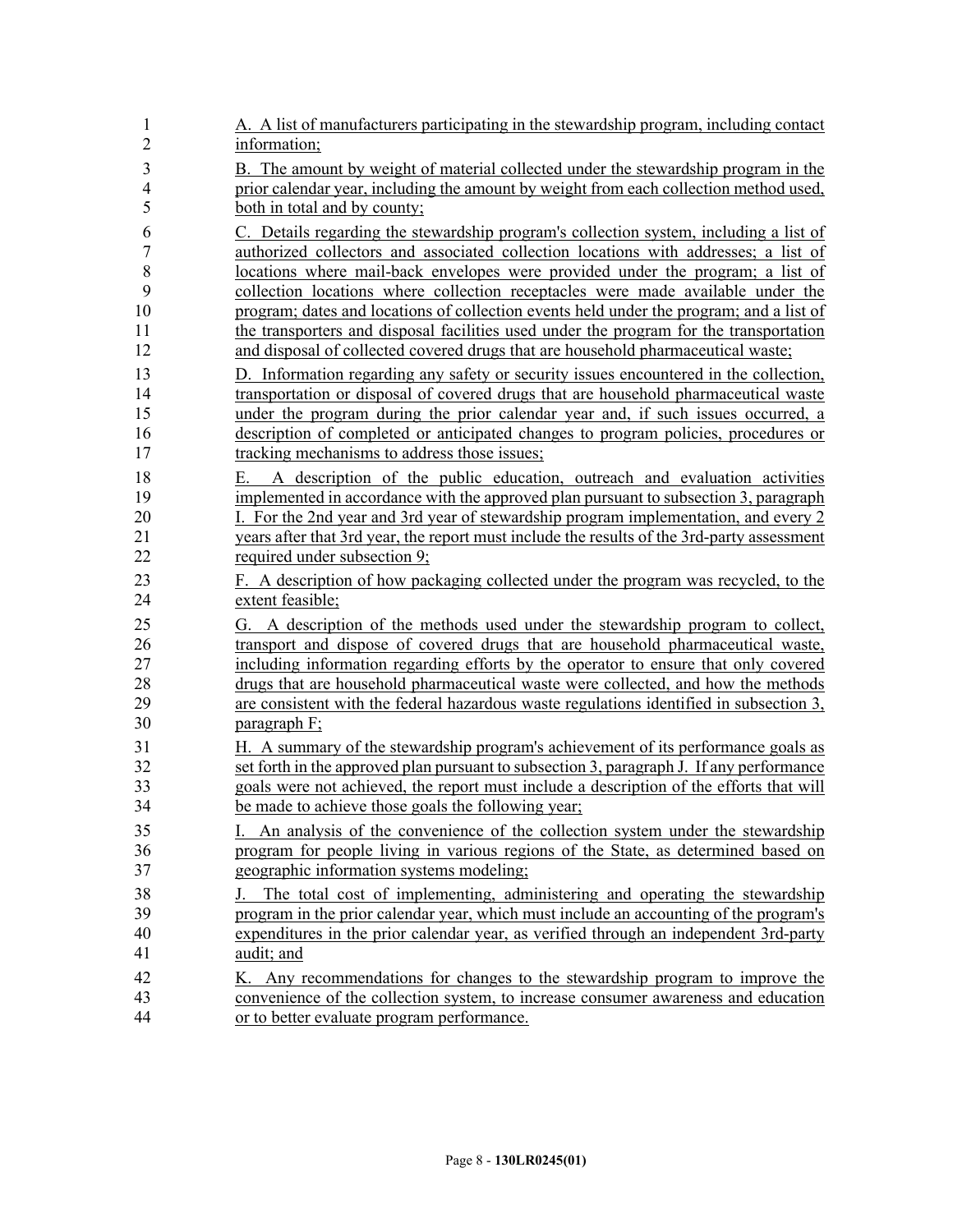| 1                   | 11. Administration and enforcement; rulemaking; fees. The department shall                   |
|---------------------|----------------------------------------------------------------------------------------------|
| $\overline{2}$      | administer and enforce this section and may adopt rules as necessary to implement this       |
| 3<br>$\overline{4}$ | section. Rules adopted pursuant to this subsection are routine technical rules as defined in |
|                     | Title 5, chapter 375, subchapter 2-A.                                                        |
| 5                   | The department shall charge a reasonable fee to be paid by a manufacturer or stewardship     |
| 6                   | organization for review of a plan or amendments to an approved plan submitted under          |
| $\boldsymbol{7}$    | subsection 4. The department may establish a reasonable annual fee to cover the              |
| $\,$ $\,$           | department's actual costs for annual report review, oversight, administration and            |
| 9                   | enforcement of a stewardship program, except that the fee may not exceed the greater of      |
| 10<br>11            | \$100,000 per year and 1% of total stewardship program costs, as verified through the        |
|                     | independent 3rd-party audit required under subsection 10, paragraph J.                       |
| 12                  | Private right of action. A manufacturer or stewardship organization<br>12.                   |
| 13                  | implementing an approved plan under this section that is in compliance with all applicable   |
| 14                  | requirements of this section may bring a civil action against a manufacturer for damages     |
| 15                  | when:                                                                                        |
| 16                  | A. The plaintiff manufacturer or stewardship organization has incurred more than             |
| 17                  | \$3,000 in actual, direct costs in collecting, handling and disposing of covered drugs       |
| 18                  | that are household pharmaceutical waste sold or offered for sale in the State by a           |
| 19                  | defendant manufacturer or manufacturers that are not in compliance with all applicable       |
| 20                  | requirements of this section;                                                                |
| 21                  | B. The defendant manufacturer or manufacturers can be identified as the manufacturer         |
| 22                  | or manufacturers of the covered drugs described in paragraph A from a brand or               |
| 23                  | marking on the covered drugs or from other information available to the plaintiff            |
| 24                  | manufacturer or stewardship organization;                                                    |
| 25                  | The plaintiff manufacturer or stewardship organization has submitted a<br>C.                 |
| 26                  | reimbursement request for the costs described in paragraph A to the defendant                |
| 27                  | manufacturer or manufacturers; and                                                           |
| 28                  | The plaintiff manufacturer or stewardship organization has not received<br>D.                |
| 29                  | reimbursement for the costs described in paragraph A within:                                 |
| 30                  | Sixty days after the request for reimbursement under paragraph C, if the<br>(1)              |
| 31                  | plaintiff manufacturer or stewardship organization did not request an independent            |
| 32                  | audit under subparagraph $(2)$ ; or                                                          |
| 33                  | Thirty days after completion of an independent audit, if the plaintiff<br>(2)                |
| 34                  | manufacturer or stewardship organization requested an independent audit and the              |
| 35                  | audit verified the validity of the reimbursement request.                                    |
| 36                  | As used in this subsection, "damages" means the actual, direct costs a plaintiff             |
| 37                  | manufacturer or stewardship organization incurs in collecting, handling and disposing of     |
| 38                  | covered drugs that are household pharmaceutical waste reasonably identified as having        |
| 39                  | originated from a defendant manufacturer or manufacturers that are not in compliance with    |
| 40                  | all applicable requirements of this section; punitive or exemplary damages not exceeding     |
| 41                  | 3 times those incurred costs; and the plaintiff manufacturer's or stewardship organization's |
| 42                  | attorney's fees and costs of bringing the action under this subsection.                      |
| 43                  | 13. Annual report to Legislature. The department shall annually report to the joint          |
| 44                  | standing committee of the Legislature having jurisdiction over environment and natural       |
| 45                  | resources matters on the status of stewardship programs established pursuant to this section |